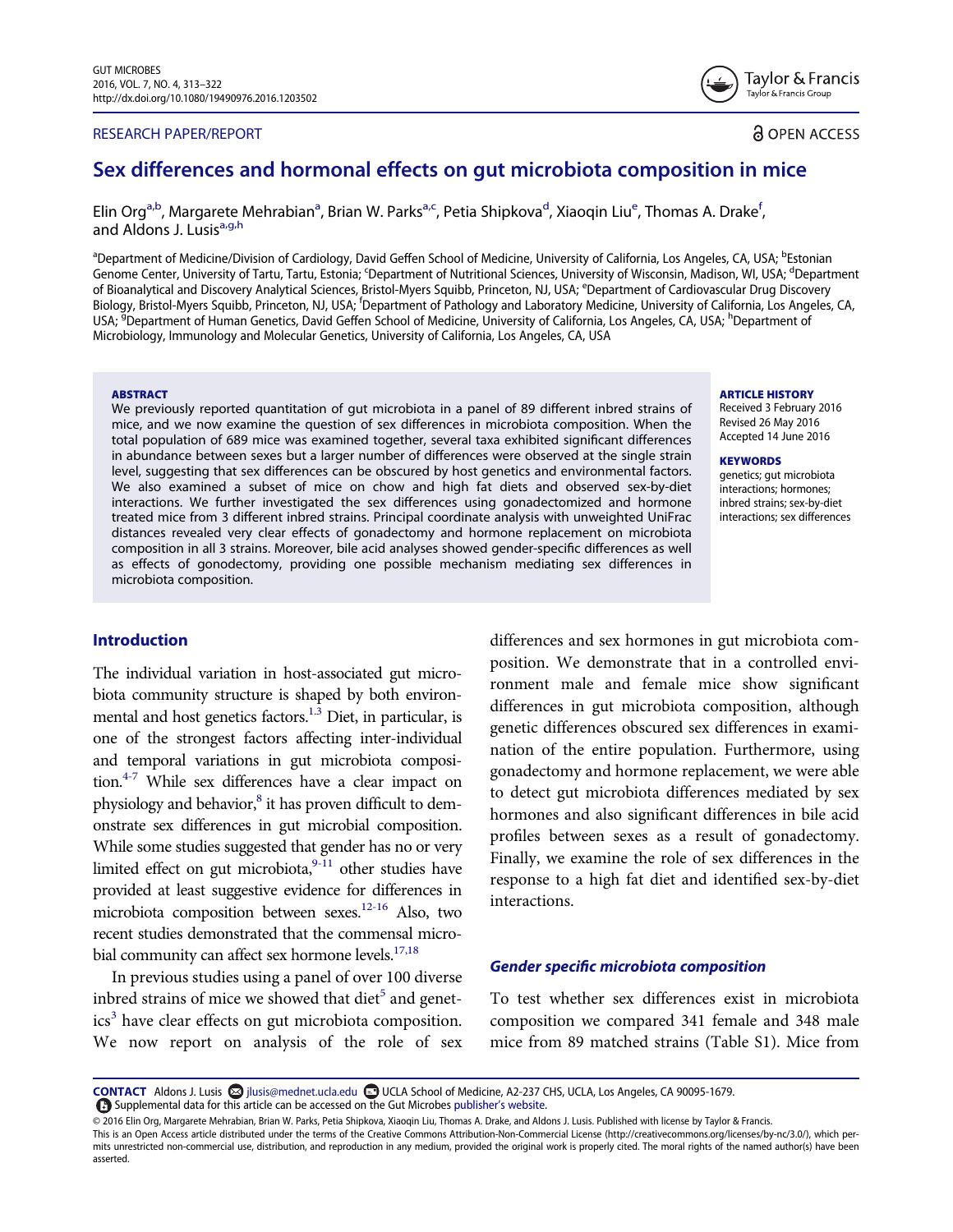different strains and genders were housed in separate cages and we found that microbiotas were more similar overall within strains than between strains ( $p <$ 0.001 PERMANOVA of Bray-Curtis distances) (Fig. S1A). When considering each strain independently, clear differences in microbiota composition and diversity were observed between sexes [\(Fig. 1A\)](#page-1-0). This was also supported by Procrustes analysis comparing the relative orientation of matched strains between genders (Monte-Carlo P value < 0.0001), where sex-specific differences were most apparent in C57BL/6J and C3H/HeJ strains ([Fig. 1B\)](#page-1-0). Both the magnitude and direction of change for multiple bacterial genera were different between strains, suggesting that the impact of gender may depend on the host genotype. However, no clear patterns differentiating samples from males and females were observed when the entire population was examined together using Bray-Curtis dissimilarity [\(Fig. 1C\)](#page-1-0). It appears that the genetic variation between strains obscures sex differences when the entire population is examined together. We used permutational multivariate analysis of covariance to test whether a matrix of major PCoA axes are dependent on sex, strain or a sex-by-strain interactions. We observed that both sex and strain have significant effects on the microbiota ( $p < 0.001$ , PERMANOVA of Bray-Curtis distances).

In order to further identify microbial taxa that account for the greatest differences between genders we performed Liner Discriminate Analysis (LDA) coupled with effect size measurements (LEfSe) and a multivariate linear model, which controlled for the

<span id="page-1-0"></span>

Figure 1. Sex differences in gut microbiota composition in 89 different inbred strains of mice. (A) Columns represent the average relative abundance of microbial phyla within 89 matched strains of male (n = 348) and female (n = 341) mice arranged in the same order. (B) Procrustes plot comparing  $\beta$  diversity between females and males of the same strains. The Bray-Curtis distances between the genders vary across the strains ( $M^2 = 0.89$ , p < 0.001), highlighting the differences in microbial composition between sexes. (C) Bray-Curtis dissimilarity metric plotted in PCoA space comparing the gender microbial communities from different genders (89 matched strains). Each circle representing a different strain colored according to the gender. The first 3 principal components (PC1, PC2 and PC3) are shown, with the amount of variation explained are reported for each axes. Both sex and strain effects account for PC1 and PC3 variations  $(p < 0.0001$ , F test) and PC2 variation is explained only by strain effect  $(p < 0.001$ , F test). (D) Linear discriminant analysis (LDA) coupled with effect size measurements identified the most differentially abundant genus level taxa between female and male mice from 89 matched strains.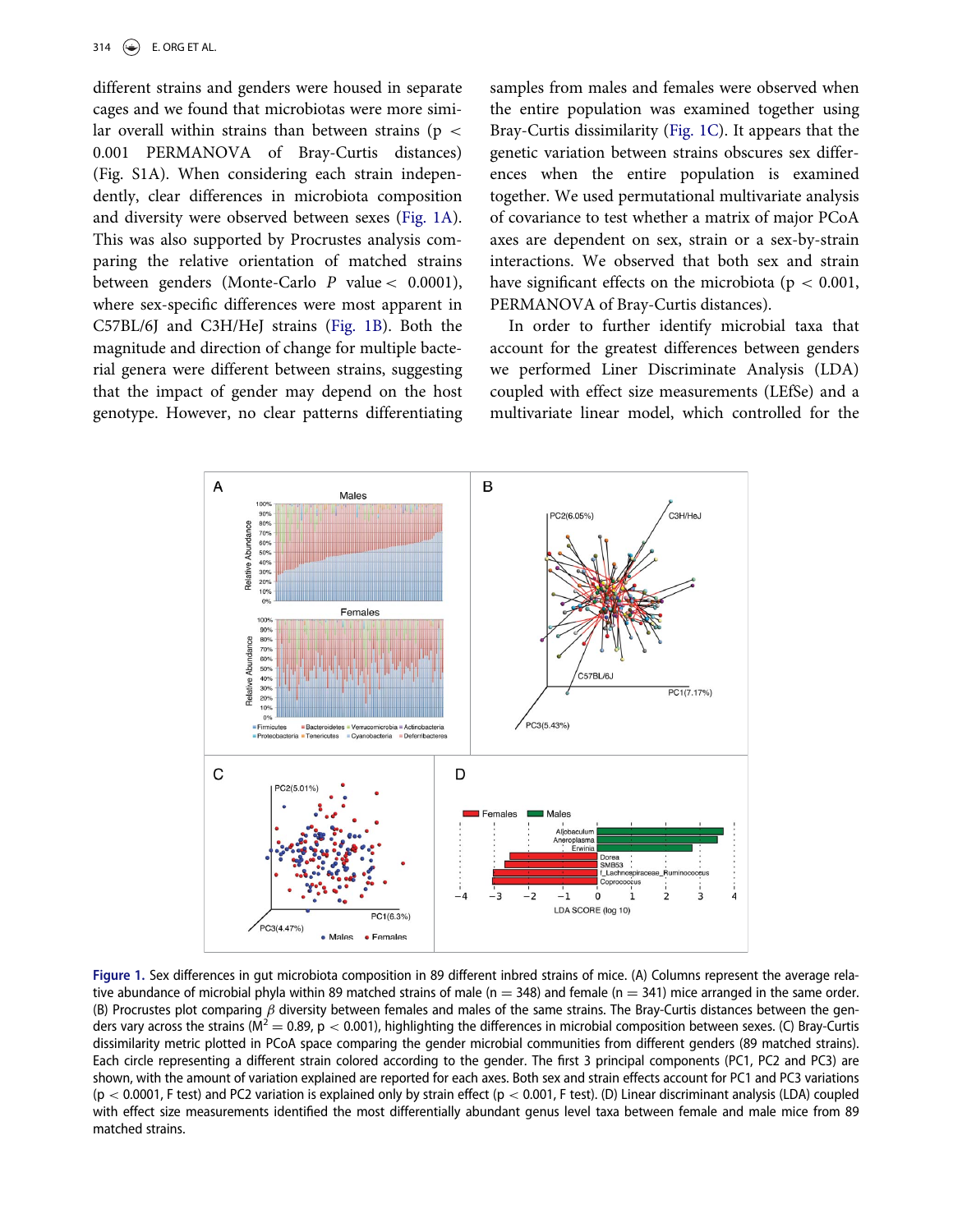<span id="page-2-0"></span>Table 1. The effect of sex on gut microbiota composition in HMDP strains.

|             |                    | Relative abundance (%, Mean values $\pm$ SEM) |                       |                     |
|-------------|--------------------|-----------------------------------------------|-----------------------|---------------------|
| Strain      | Taxonomy           | <b>Females</b>                                | Males                 | p-value (adjusted)* |
| BXD45/RwwJ  | Allobaculum        | $1.33 \ (\pm 0.65)$                           | 11.12 $(\pm 1.70)$    | 0.0244              |
|             | Clostridiaceae     | $2.86 \ (\pm 1.13)$                           | $15.65 \ (\pm 1.52)$  | 0.0025              |
|             | Rikenellaceae      | $0.014 \ (\pm 0.002)$                         | $0.002 \ (\pm 0.001)$ | 0.0300              |
|             | $S24-7$            | 44.16 $(\pm 2.88)$                            | 29.02 $(\pm 2.09)$    | 0.0406              |
|             | SMB53              | $1.44 \ (\pm 0.10)$                           | $0.37 \ (\pm 0.09)$   | 0.0022              |
| BXD85/Rww   | Akkermansia        | $0.02 \ (\pm 0.01)$                           | $37.8 \ (\pm 1.11)$   | 0.0029              |
|             | Roseburia          | $0.09 \ (\pm 0.03)$                           | $0.52 \ (\pm 0.05)$   | 0.0178              |
|             | Allobaculum        | $0.003 \ (\pm 0.002)$                         | 7.00 $(\pm 0.97)$     | 0.0004              |
| C57BL/6     | Coprococcus        | $1.53 \ (\pm 0.07)$                           | $0.69 \ (\pm 0.05)$   | 0.0270              |
|             | <b>Bacteroides</b> | $8.02 \ (\pm 1.65)$                           | $0.01 (\pm 0.01)$     | 0.0040              |
| C3H/He      | Akkermansia        | $0.01 (\pm 0.004)$                            | $23.14 \ (\pm 2.40)$  | 0.0046              |
|             | Coprobacillus      | $0.11 (\pm 0.03)$                             | $0.64 \ (\pm 0.08)$   | 0.0252              |
|             | Ruminococcus       | $0.16 \ (\pm 0.03)$                           | $0.46 \ (\pm 0.05)$   | 0.0340              |
|             | Sutterella         | $\Omega$                                      | 8.94 $(\pm 1.75)$     | 0.0302              |
| BXD55/RwwJ  | Lachnospiraceae    | $2.77 \ (\pm 0.23)$                           | $1.51 (\pm 0.22)$     | 0.0490              |
| AXB19a/PqnJ | Turicibacter       | $0.19 \ (\pm 0.04)$                           | $0.01 (\pm 0.008)$    | 0.0450              |
| BXD79/RwwJ  | Lachnospiraceae    | $1.59 \ (\pm 0.20)$                           | $6.09 \ (\pm 0.93)$   | 0.0013              |
|             | Dorea              | $0.25 \ (\pm 0.08)$                           | $0.01 (\pm 0.004)$    | 0.0149              |
|             | Coprococcus        | $2.87 \ (\pm 0.09)$                           | $0.52 \ (\pm 0.78)$   | 0.0167              |
|             | Roseburia          | $2.76 \ (\pm 0.81)$                           | $0.32 \ (\pm 0.14)$   | 0.0187              |

Note. P value were adjusted using Benjamini-Hochberg FDR.

effect of strain, as described in Methods. In the total cohort, the phylum Actinobacteria (0.81  $\pm$  0.19 males;  $0.18 \pm 0.1$  females) and Tenericutes (1.08  $\pm$  0.22 males;  $0.35 \pm 0.12$  females) were more abundant in male than female mice  $(p < 0.01)$  ([Figs. 1A](#page-1-0), S1B). At a finer taxonomic classification we detected multiple taxa with significantly altered relative abundance between male and female mice (Table S2). Genera with higher abundance in males as compared to female mice included Allobaculum, Anaeroplasma, and Erwinia, whereas SMB53 from family Colstridiaceae and 3 members of family Lachnospiraceae (Dorea, Coprococcus and Ruminococcus) were more abundant in female mice [\(Figs. 1D,](#page-1-0) S1C).

We also performed the analyses with strains that had 6 or more mice in both genders (total 15 strains, Table S1). When we analyzed all 15 strains together the same differences in composition as observed in the entire cohort were seen with the exception of the taxa, Oscillospira in females and an unclassified Bacteroidales in males (Fig. S2A). In addition, strain specific analysis revealed 7 strains out of 15 that showed additional significant sexually dimorphic taxa abundances [\(Table 1](#page-2-0), Fig. S2B). To test if these differences were driven by host gender or reflected cage effects, we analyzed strains that had been sampled from multiple cages (total 5 strains). This analysis confirmed that all the observed differences between genders were consistently found in all cages (Fig. S2C).

#### Sex-by-diet interactions in microbiota composition

In a follow-up study, we examined male and female mice of strains C57BL/6J, C3H/HeJ, and DBA/2J on chow vs. high fat, high sucrose (HF/HS) diets. Previously, these strains were shown to exhibit very different responses to the HF/HS challenge in terms of fat gain and insulin resistance.<sup>[5,19](#page-7-2)</sup> [Figure 2A](#page-3-0) shows Principal coordinate analysis (PCoA) of strains C57BL/6J, C3H/ HeJ, and DBA/2J on a chow diet or following feeding of a HF/HS diet for 8 weeks. When considering each strain independently then all 3 strains showed a clear segregation by sexes as well as by diet (p value  $< 0.001$ , PER-MANOVA of Bray-Curtis distances) [\(Fig. 2A](#page-3-0)). Furthermore, these diet-microbiota associations tended to be sex-dependent, as seen in [Figures 2B](#page-3-0) and S3A. Similar sex-specific diet–microbiota correlations have been recently reported in natural fish populations and humans.<sup>13</sup> The most significant sex-by-diet interactions were observed in strain DBA/2J. In addition to strain specific shifts, some taxa showed similar shifts for all 3 strains in both genders. For instance, compared to mice on a chow diet, the HF/HS fed mice had greater abundance of genera classified to the family Erysioplerotrichaceae (Fig. S3B).

# Sex hormone mediated shifts in microbiota

To determine whether differences between genders were mediated by sex hormones, we performed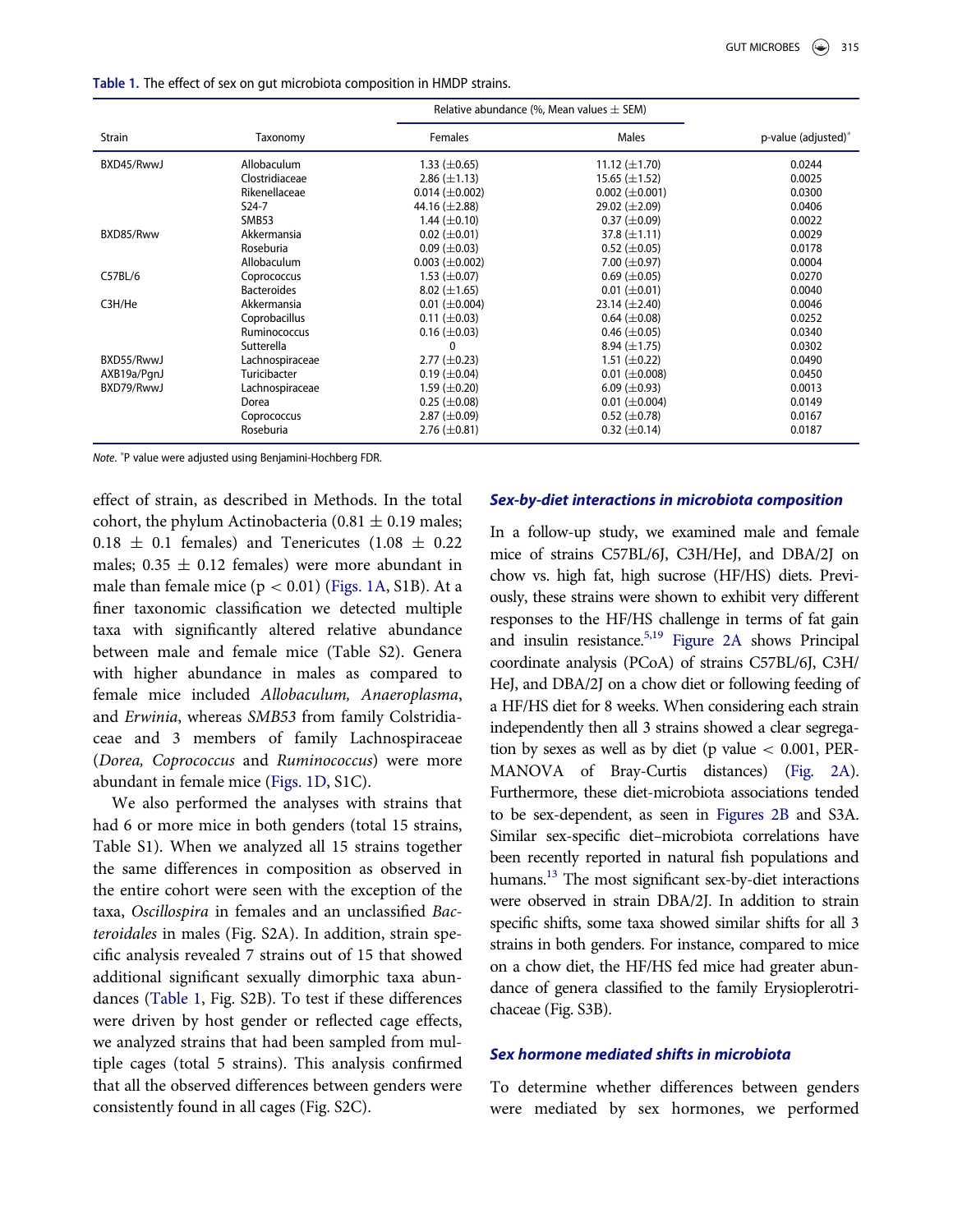<span id="page-3-0"></span>

Figure 2. Principal coordinate analysis (PCoA) plot of unweighted UniFrac distances between male and female mice. C57BL/6J, C3H/HeJ, and DBA/2J strains fed a normal chow or high fat diets were studied as described in the text. PC1, PC2, and PC3 values for each mouse sample are plotted with the percent variation explained by each PC is shown in parentheses. (B) Examples of sex-by-diet interactions with 5 taxa in female and male from C57BL/6J and DBA/2J mice fed with chow or high fat diets. P values from MANOVA analysis are shown for sex, diet and sex-by-diet interactions (int).

gonadectomy (GDX) with the same 3 strains (C57BL/ 6J, C3H/HeJ, and DBA/2J) and examined gut microbiota composition after 8 weeks. Principal component analysis revealed that all 3 strains of mice showed clear sex differences in gut microbiota composition on both chow and high fat diets [\(Fig. 3A](#page-4-0)). When analyzing all 3 mouse strains together in different treatment groups significant sex and strain effects were again detected on the microbiota (p value < 0.001, PERMANOVA of Bray-Curtis distacnes) (Fig. S4A). In male mice, the hormonal status affected the composition of microbiota more on chow diet, whereas in females this effect was more prevalent in response to the high fat diet ([Fig. 3A\)](#page-4-0). Administration of testosterone after gonadectomy prevented the significant gonadectomy-associated changes in gut microbiota composition in C57BL/6J and C3H/HeJ strains on both diets, but not

in DBA/2J male mice ([Fig. 3A\)](#page-4-0). When analyzing all 3 strains together, then only the abundance of family Ruminococcacea was significantly different between GDX male (9.7%  $\pm$  1.2) compared to sham control male mice (5.7 %  $\pm$  0.09) on HF/HS diet (FDR <0.01). In females, a clear separation between sham control and GDX mice was detected on HF/HS diet with C57BL/6J and DBA/2J strains, where the abundance of Akkermansia was more abundant in sham controls than to GDX female mice (18.38%  $\pm$  0.05 vs.  $0.02\% \pm 0.01$ , respectively; FDR < 0.01) ([Figs. 3A](#page-4-0) and S4B). Again, differences between sham control and GDX mice in both genders were mostly strain-specific (Tables S3 and S4). Finally, we analyzed bile acid changes between C57BL/6J sham control and GDX mice in both genders. When fed a chow diet, the levels of several bile acid species in GDX mice were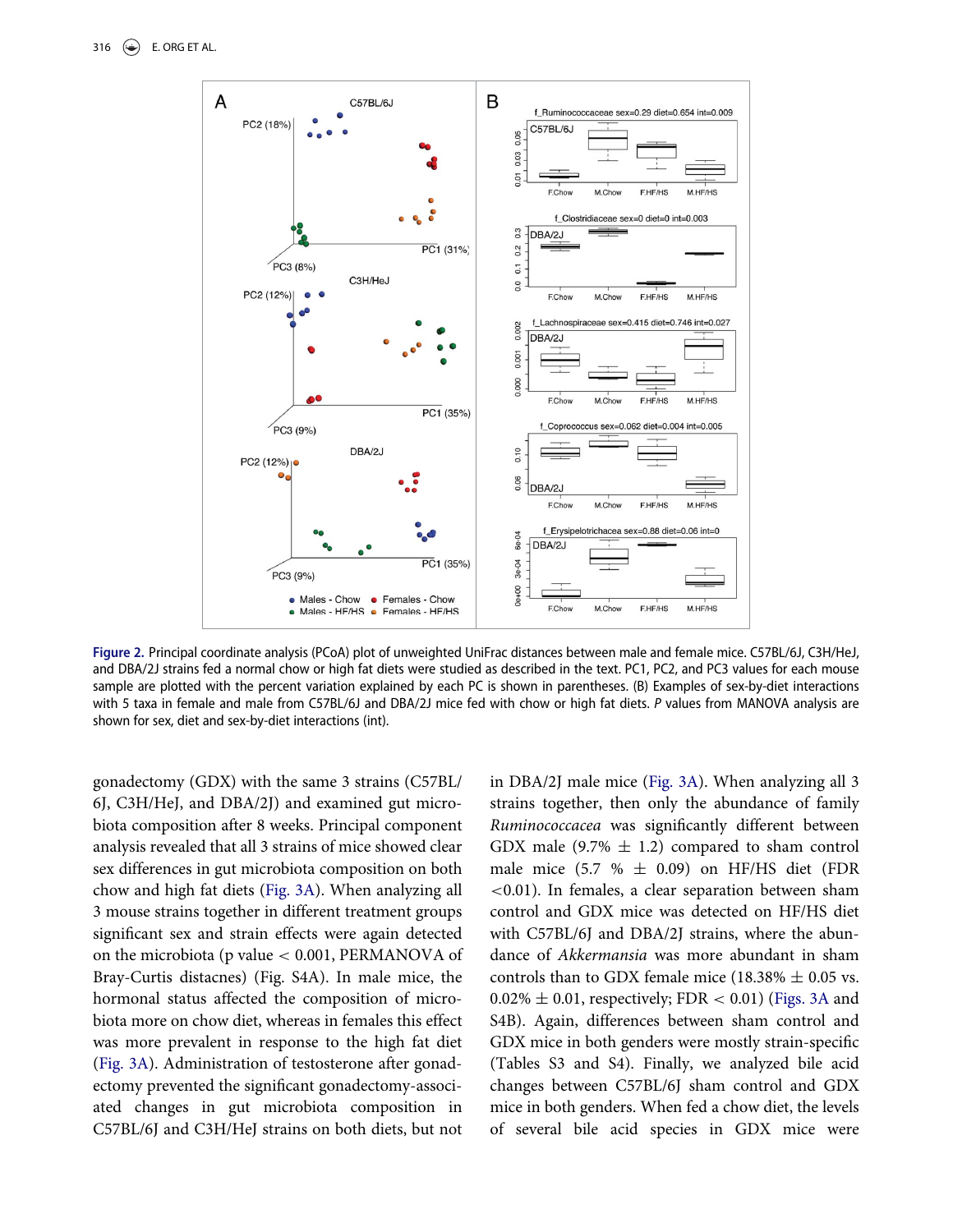<span id="page-4-0"></span>

Figure 3. The effect of gonadectomy in C57BL/6J, C3H/HeJ and DBA/2J mice. (A) Principal component analysis between male and female mice in normal chow or high fat/high-sucrose diet (B) from C57BL/6J, C3H/HeJ, and DBA/2J strains.(B) Bile acids measurements from gallbladder in male and female C57BL/6J mice on chow and HF/HS diet. Significance of differences was defined using unpaired T test with Holm-Sidak's correction for multiple hypothesis.  $^*P \le 0.05;$   $^{**}P \le 0.01;$   $^{***}P \le 0.001$ . DC, deoxycholic; GDX, gonadectomized.

significantly higher compared to sham control mice in both genders [\(Fig. 3B](#page-4-0), Table S5). Interestingly, significant gender specific differences in bile acid composition were observed in response to HF/HS diet, where several bile acids where significantly increased in GDX male mice compared to female GDX mice ([Fig. 3B\)](#page-4-0).

# **Discussion**

Sexual dimorphism is a frequent characteristic for a variety of common disorders, including autoimmune, metabolic, cardiovascular and psychiatric diseases.<sup>[20-](#page-8-5)</sup> <sup>[22](#page-8-5)</sup> A large body of data now indicates a clear contribution of gut microbiota to many of these disorders, but the mechanisms that mediate these associations are poorly understood, highlighting the need to better understand genetic and environmental factors affecting microbial composition. It is clear that the modern environment (including diet) has an enormous impact on shaping our microbial communities and these changes likely contribute to the increased risk of immune-related and other common disorders. However, it remains unclear how gender affects hostmicrobiota interactions and if it is connected to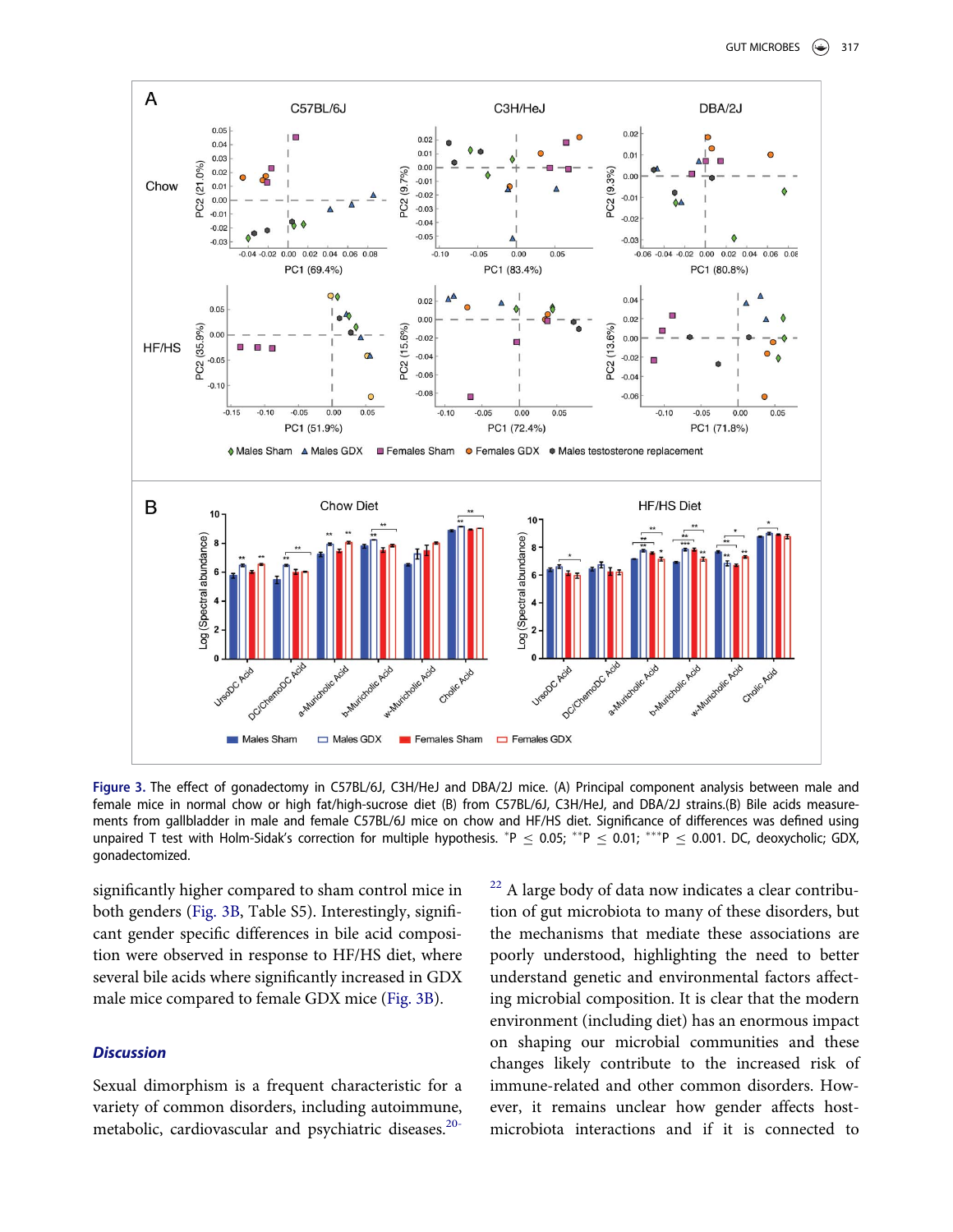disease susceptibility. Thus, we aimed to examine sex differences in gut microbiota composition in a population of 89 common inbred strains. Since, at least in mice fed the same diet and raised in the same vivarium, genetic background is an important contributor to gut microbiota composition, $3$  we felt that it was optimal to examine sex differences across a variety of backgrounds. We detected a number of taxa that differed between male and female mice and showed that sex differences in gut microbiota composition depends in part on genetic background. Using gonadectomized and hormone treated mice, we were able to identify clear hormonal effects on gut microbiota composition. Finally, we showed that dietary effects on the composition and diversity of gut microbiota are dependent in part on sex-specific interactions.

Reports relating to gender effects on the composition of gut microbiota have been inconsistent. We suspected that the failure of some studies to find significant sex effects<sup>[10,11](#page-8-6)</sup> may have been due to noise introduced by factors such as diet, age, and host $1,7,9$ Indeed, when we examined the entire population of 89 inbred strains, differences in diversity and many differences in composition appeared to be obscured by genetic background effects on the microbiota. However, clear differences became prominent when mice with specific genetic backgrounds were examined. Our experiments also demonstrated, consistent with other recent studies, that sex is an important factor to consider when looking at interactions between gut microbiome and environmental factors such as  $\text{dict.}^{12,13}$  $\text{dict.}^{12,13}$  $\text{dict.}^{12,13}$ 

Among the factors that most likely mediate gender dependent interactions are sex hormones. Recent studies with pathogen-free nonobese diabetic (NOD) mice have shown a causal relationship between sex hormones, gut microbiota, and control of autoimmunity.[17,18](#page-8-3) Both studies demonstrated that colonization of germ free NOD mice with defined microbiota lead to changes in hormone levels and these hormonemicrobiota interactions could trigger protective pathways for type 1 diabetes. Yurkovetskiy and cow-orkers,<sup>[17](#page-8-3)</sup> showed that after puberty gut microbiota differed in males and females, and that male castration eliminated this trend. Another study demonstrated that sexually dimorphic expression of mucosal immunity genes appears already in prepubescent mice. $23$ Here, using gonadectomy we also demonstrated that differences in gut microbiota composition between

genders were clearly mediated at least in part by sex hormones. Furthermore, we showed that testosterone treatment after gonadectomy prevented the significant changes in gut microbiota composition that were seen in untreated males. Interestingly, the hormonal status of male mice clearly affected the composition of microbiota on chow and high fat diets, whereas in females this effect was more prevalent in response to the high-fat diet. Finally, we showed that hormonal changes strongly affect bile acid profiles and that significant gender-specific differences in bile acid profiles become more prominent in response to a high-fat high-sugar diet. It has been shown that the rate of bile acid synthesis and bile acid pool sizes tend to be higher in females than in males. $24$  Since bile acids have been shown to affect gut microbiota, $25-27$  our results provide one possible mechanism for sex differences in bile acid composition.

Taken together, these findings support the role of sex differences in shaping gut microbial communities. Sex hormones appear to be responsible in part, but the pathways involved are unknown. In addition, hormonal organizational (developmental) effects and non-gonadal (sex chromosome) effects may well play a role.[28](#page-8-10) Understanding how sex differences affect gut microbiota could ultimately lead to the identification of novel factors that influence disease susceptibility and improve diagnostic and clinical strategies.

## Materials and methods

#### Sample collection

All mice were obtained from The Jackson Laboratory and were bred at UCLA for 2 or more generations for use in this study. Briefly, until 8 weeks of age mice were maintained on a chow diet (Ralson Purina Company) and then placed on a high-fat, high-sucrose diet (HF/HS) (Research Diets D12266B) for an additional 8 weeks.<sup>[5](#page-7-2)</sup> Samples were obtained from the cecum of 689 mice from 89 strains, with an average of 6 mice per strain (341 males and 348 females) (Table S1). Mice from different strains and genders were housed in separate cages, but in the same room throughout the study. Cecum and fecal samples were snap frozen with liquid nitrogen and stored at  $-80^{\circ}$ C. The animal protocol for the study was approved by the Institutional Care and Use Committee (IACUC) at University of California, Los Angeles.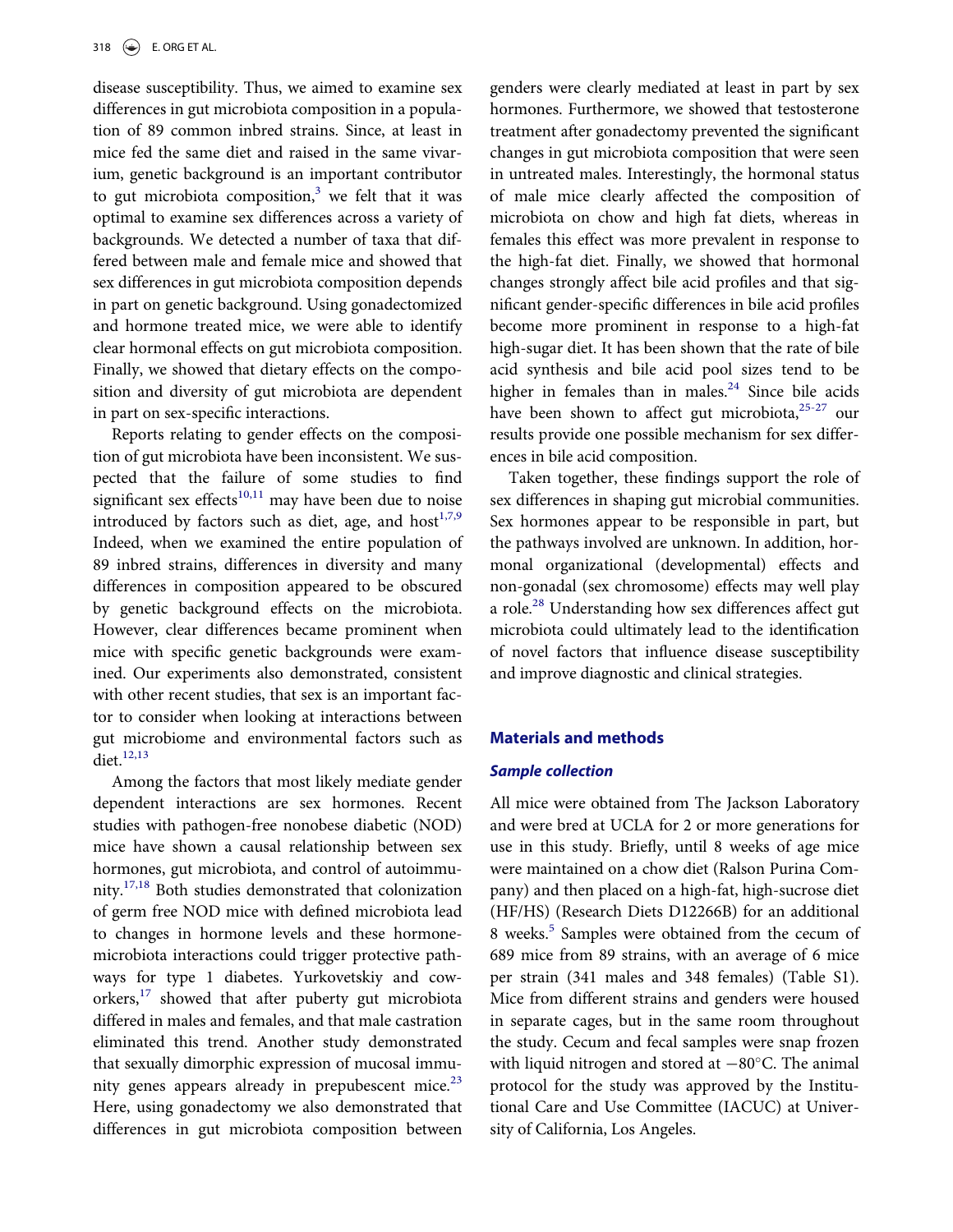## 16S rRNA gene sequencing and analysis

Microbial DNA was extracted and16S rRNA gene of the isolated DNA was sequenced using Illumina MiSeq platform as previously described.<sup>[3](#page-7-3)</sup> De-multiplexing 16S rRNA gene sequences, quality control and operational taxonomic unit (OTU) binning were performed using the open source pipeline Quantitative Insights Into Microbial Ecology (QIIME) version  $1.7.0^{29,30}$  $1.7.0^{29,30}$  $1.7.0^{29,30}$  The total number of sequencing reads was 15,010,979 (an average of 19,571 reads per sample) with an average length of 153 base pair reads. Sequences were binned into OTUs based on 97% identity using UCLUST<sup>[31](#page-9-0)</sup> against the Greengenes ref-erence database.<sup>[32](#page-9-1)</sup> Each sample's sequences were rarefied to 17826 reads per strain to reduce the effect of sequencing depth. Microbial composition at each taxonomic level was defined using the summarize taxa function in QIIME. Beta-diversity (unweighted and weighted UniFrac metrics) and Bray-Curtis Dissimilarity were calculated using QIIME package. Comparison of group differences in microbiota within and between strains and gender (male and female) was performed using the adonis function for permutational multivariate analysis of variance (PERMANOVA) in R package vegan. Principal coordinates were transformed with Procrustes in order to facilitate direct comparison of trends in community structure between matched male and female strains  $(N = 89)$  using QIIME program. The criterion to select the best fit adopted by Procrustes analysis is the minimization of a residual sum of squares after matching  $(M^2)$  which measures the remaining "lack of fit" of one configuration to the other. Then the  $M^2$ values might be used as a distance measure between any 2 PCoA comparisons where the smallest  $M^2$  indicates a small difference between 2 plots. The statistical significance of the goodness of the fit was measured by a Monte Carlo label permutation approach.

# Gonadectomy studies

Male and female mice of strains C57BL/6J, C3H/HeJ and DBA/2J were gonadectomized under isoflurane anesthesia at 6 weeks of age. Scrotal regions of male mice were bilaterally incised, testes removed and the incisions closed with wound clips. Ovaries of female mice were removed through an incision just below the rib cage. The muscle layer was sutured and the

incision closed with wound clips. In sham operated control mice, incisions were made and closed as described above. The gonads were briefly manipulated but remained intact. In mice that received hormonal replacement at time of surgery, a small incision was made at the base of the back of the neck. A 5 mg pellet of  $5\alpha$ -dihydrotestosterone 90 day release (Innovative Research of America, FL) was inserted and the incision closed. The animal protocol was approved by the Institutional Care and Use Committee (IACUC) at the University of California, Los Angeles. To examine the effect of diet, half of the mice were maintained on a chow diet and the other half placed on a high fat/ high sucrose diet (Research Diets D12266B) at 8 weeks of age until 16 weeks of age as described above. There were 4 mice per group.

#### Gallbladder bile composition

Bile acids were measured in gallbladder of Sham control and gonodectomized C57BL/6J male and female mice on chow and HF/HS diets (on average 4 mice per group). Each mouse gallbladder bile sample was diluted with 1X PBS (Gibco#14190) to 1:20 and 1:1000 final dilution. The 1:20 dilution of bile sample was used for both cholesterol and phospholipid analysis, whereas the 1:1000 dilution was for total bile acid measurement. The assays were carried out on Olympus AU 680 and the reagents were from Backman Coulter # OSR 6116 (cholesterol), Wako #433-36201 (Phospholipids C), and BQ Kits # BQ042A-EALD (total bile acids). For individual bile acid analysis, all samples were protein precipitated with 3 volumes of cold methanol containing 0.1% formic acid and a stable label analog of deoxycholic acid, d4-deoxycholate, used as an internal standard. The samples were vortexed, spun down at 4K rpm for 10 min and the supernatant was collected and injected for LCMS analyses. All data was collected on a Thermo Q-Exactive mass spectrometer interfaced with Thermo Acella UHPLC pumps and Thermo PAL autosampler. The UHPLC column used was a Waters C18 BEH Acquity, 150  $\times$ 2.1, 1.7 u particles operated at 600 uL/min with starting conditions of 100% A (water, 0.1% formic), held for 0.5 min and ramped up to 80%A in 6 min, 40% A in 8 min and finally 100%B (98:2 acetonitrile:water, 0.1% formic acid) in 12 min with a hold for 3 min. LCMS data was collected in negative ion mode at 25K mass resolution and extracted ion chromatograms for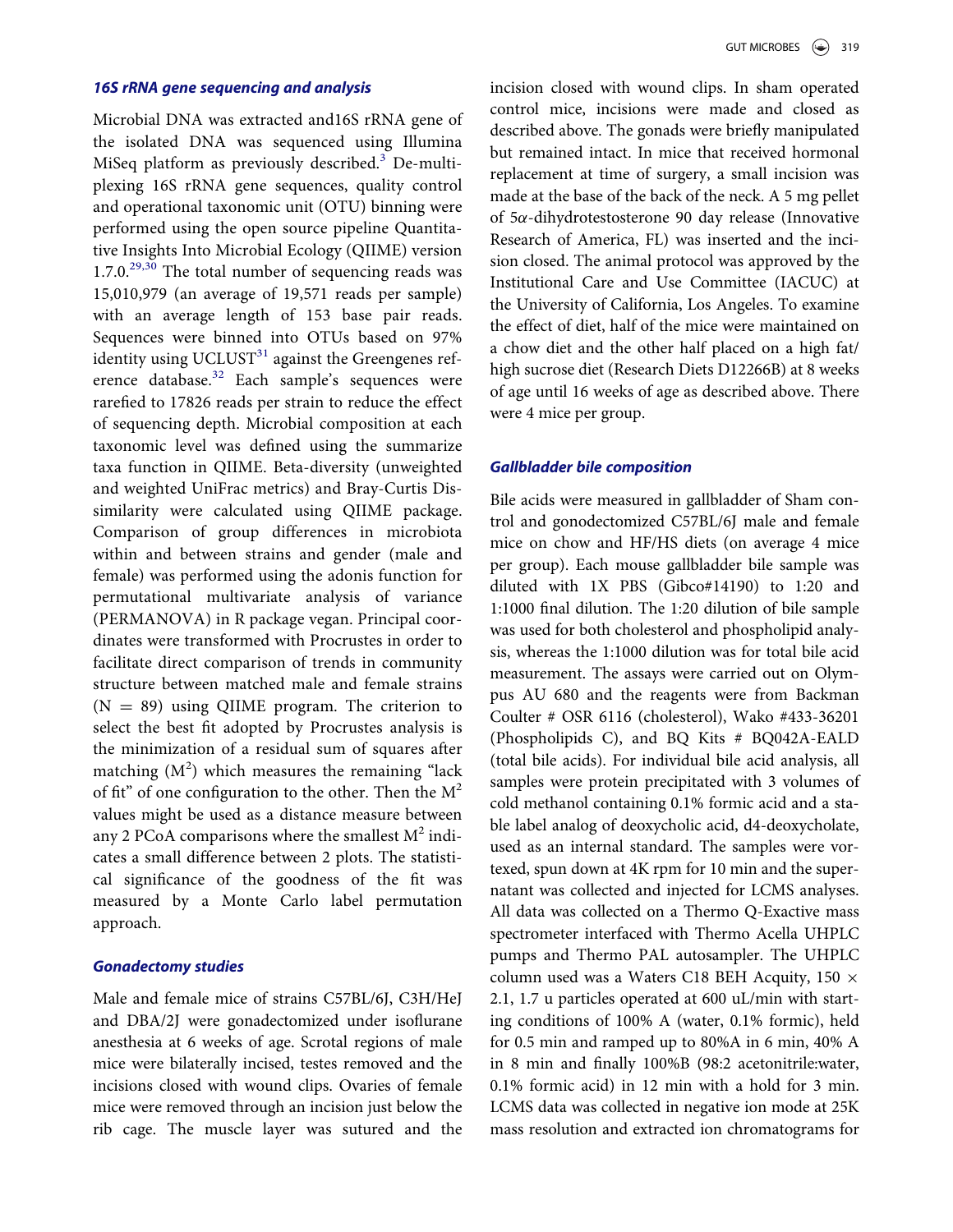all detected bile acids were generated with a 5 ppm mass accuracy.

#### **Statistics**

GraphPad Prism V6.0 (San Diego, California, USA) was used for analysis and graph preparation. For all graph data, the results are expressed as mean  $\pm$  SD, and statistical analyses were performed using the 2 tailed non-parametric Mann-Whitney U test or Kruckal-Wallis test with Bebjamini-Hochberg FDR multiple comparison. Statistical significance of sample grouping for  $\beta$ -diversity analysis was performed using Permanova method (9999 permutations). Differences with a p value  $< 0.05$  were considered significant. A regression model in R was used to test the effect of sex and strain on microbiota variation using the first 3 PC scores (Bray-Curtis distances). To identify bacterial taxa whose sequences were differentially abundant between genders (males vs females) we used the STAMP<sup>[33](#page-9-2)</sup> and LEfSe (linear discriminant analysis (LDA) coupled with effect size measurements) $34$  programs. LEfSe is an algorithm for high-dimensional biomarker discovery that identifies genomic features (taxa) characterizing both statistical significance and biological relevance, allowing researchers to identify differentially abundant features that are also consistent with biologically meaningful categories (subclasses). We performed LEfSe analysis on the website [http://huttenhower.sph.harvard.edu/galaxy.](http://huttenhower.sph.harvard.edu/galaxy) The differential features were identified on the genus level taxa, where gender was used as the class and strain as a subclass. LEfSe first performs the Kruskall-Wallis test (testing whether the values in different classes are differentially distributed), then a nonparametric Wilcoxon sum-rank test (testing whether all pairwise comparisons between subclasses within different classes significantly agreed with the class level trend) and then followed by LDA analysis to assess the effect size of each differentially abundant taxon.<sup>[34](#page-9-3)</sup> LEfSe analysis was performed under the following conditions: (1) the  $\alpha$  value for the factorial Kruskal–Wallis test among classes is  $< 0.01$  and (2) the threshold on the logarithmic LDA score for discriminative features is >2.0. Multivariate association with linear model (MaAsLin) analysis was conducted to test for associations of microbial abundances with different genders while accounting for strain and cage effects.[35](#page-9-4) MaAsLin performs boosted, additive general linear models between

metadata (the predictors) and microbial abundance (the responder). Multivariate analysis of variance (MANOVA) in R was used for analyzing sex, diet and sex-by-diet interactions. Significance of differences between bile acids in Sham and GDX mice where defined using unpaired T test with Holm-Sidak's correction for multiple hypothesis.

## Disclosure of potential conflicts of interest

No potential conflicts of interest were disclosed.

#### Acknowledgments

We thank Hannah Qi, Zhiqiang Zhou, Judy Wu and Tieyan Han for expert assistance with mouse experiments.

#### Funding

This work was supported by National Institutes of Health (NIH) grants HL28481, HL30568 and DK094311 to A.J.L. and UCLA Iris Cantor Women's Health Center and UCLA CTSI to T.A.D. E.O. was supported by FP7-MC-IOF grant no 330381 and by the European Regional Development Fund (Project No. 2014–2020.4.01.15-0012). B.W.P. was supported by NIH training grant T32-HD07228.

## Author contributions

A.J.L and T.A.D supervised the study. E.O, M.M and B.W.P oversaw collection of samples. E.O and M.M collected microbial data and performed the analyses. P.S and X.L performed bile acid analysis. E.O, M.M and A.J.L prepared the manuscript with comments from T.A.D.

#### <span id="page-7-0"></span>**References**

- [1] Costello EK, Lauber CL, Hamady M, Fierer N, Gordon JI, Knight R. Bacterial community variation in human body habitats across space and time. Science 2009; 326:1694-7; PMID:[19892944](http://dx.doi.org/19892944)
- [2] Goodrich JK, Waters JL, Poole AC, Sutter JL, Koren O, Blekhman R, Beaumont M, Van Treuren W, Knight R, Bell JT, et al. Human genetics shape the gut microbiome. Cell 2014; 159:789-799; PMID[:25417156](http://dx.doi.org/25417156)
- <span id="page-7-3"></span>[3] Org E, Parks BW, Joo JW, Emert B, Schwartzman W, Kang EY, Mehrabian M, Pan C, Knight R, Gunsalus R, et al. Genetic and environmental control of host-gut microbiota interactions. Genome Res 2015; 25:1558-69; PMID[:26260972](http://dx.doi.org/26260972)
- <span id="page-7-1"></span>[4] Wu GD, Chen J, Hoffmann C, Bittinger K, Chen YY, Keilbaugh SA, Bewtra M, Knights D, Walters WA, Knight R, et al. Linking long-term dietary patterns with gut microbial enterotypes. Science 2011; 334:105-8; PMID:[21885731](http://dx.doi.org/21885731)
- <span id="page-7-2"></span>[5] Parks BW, Nam E, Org E, Kostem E, Norheim F, Hui ST, Pan C, Civelek M, Rau CD, Bennett BJ, et al.Genetic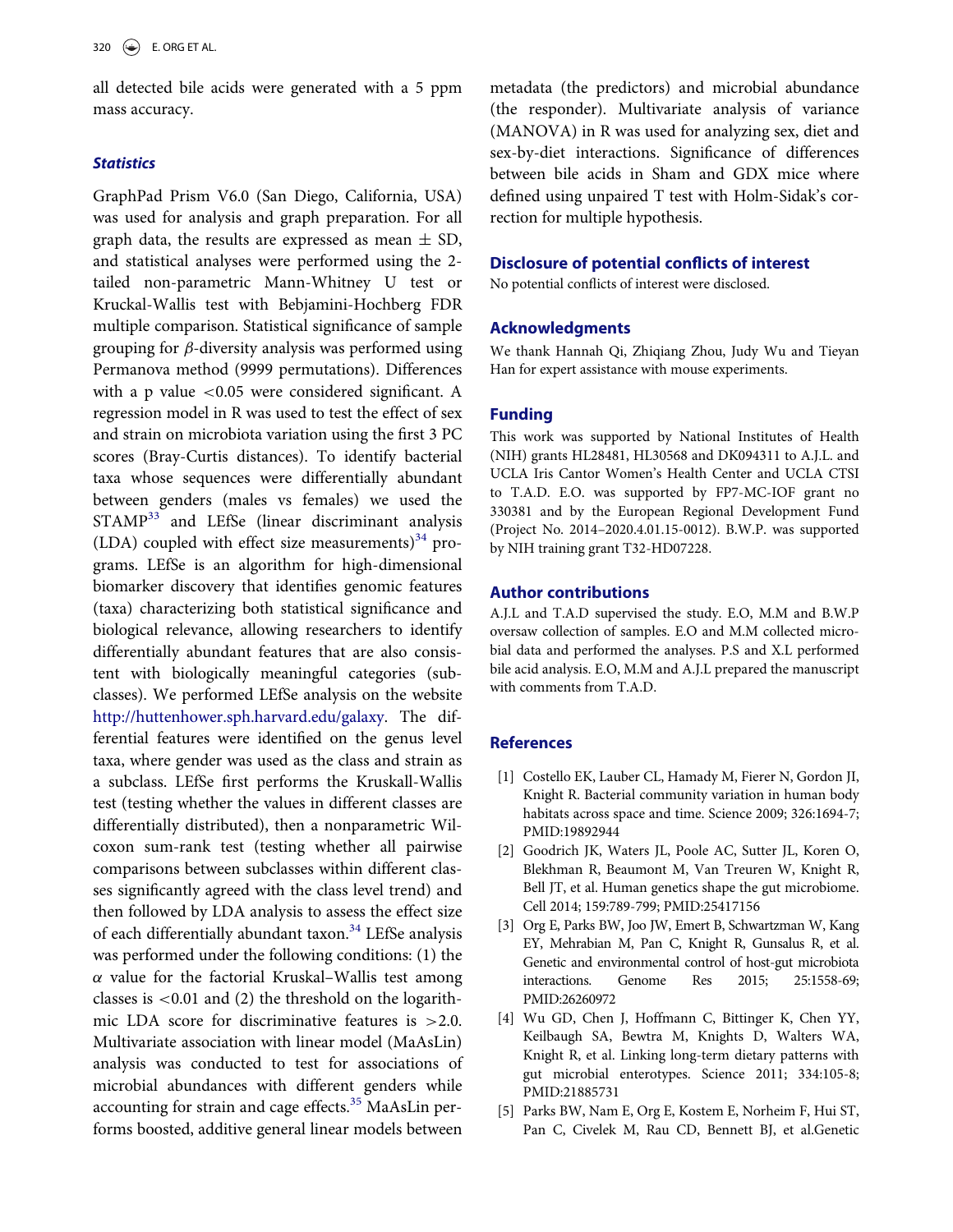<span id="page-8-3"></span>control of obesity and gut microbiota composition in response to high-fat, high-sucrose diet in mice. Cell Metab 2013; 17:141-152; PMID:[23312289](http://dx.doi.org/23312289)

- [6] David LA, Maurice CF, Carmody RN, Gootenberg DB, Button JE, Wolfe BE, Ling AV, Devlin AS, Varma Y, Fischbach MA, et al. Diet rapidly and reproducibly alters the human gut microbiome. Nature 2014; 505:559-63; PMID:[24336217](http://dx.doi.org/24336217)
- [7] Carmody RN, Gerber GK, Luevano JM, Jr, Gatti DM, Somes L, Svenson KL, Turnbaugh PJ. Diet dominates host genotype in shaping the murine gut microbiota. Cell Host Microbe 2014; 17:72-84; PMID:[25532804](http://dx.doi.org/25532804)
- <span id="page-8-5"></span><span id="page-8-0"></span>[8] van Nas A, Guhathakurta D, Wang SS, Yehya N, Horvath S, Zhang B, Ingram-Drake L, Chaudhuri G, Schadt EE, Drake TA, et al. Elucidating the role of gonadal hormones in sexually dimorphic gene coexpression networks. Endocrinology 2009; 150:1235-49; PMID:[18974276](http://dx.doi.org/18974276)
- <span id="page-8-1"></span>[9] Kovacs A, Ben-Jacob N, Tayem H, Halperin E, Iraqi FA, Gophna U. Genotype is a stronger determinant than sex of the mouse gut microbiota. Microb Ecol 2011; 61:423- 8; PMID:[21181142](http://dx.doi.org/21181142)
- <span id="page-8-7"></span><span id="page-8-6"></span>[10] Lay C, Rigottier-Gois L, Holmstrøm K, Rajilic M, Vaughan EE, de Vos WM, Collins MD, Thiel R, Namsolleck P, Blaut M, et al. Colonic microbiota signatures across five northern European countries. Appl Environ Microbiol 2005; 71:4153-5; PMID[:16000838](http://dx.doi.org/16000838)
- [11] Huttenhower CH. C. Structure, function and diversity of the healthy human microbiome. Nature 2012; 486:207-14; PMID:[22699609; http://dx.doi.org/10.1038/nature11234](http://dx.doi.org/10.1038/nature11234)
- <span id="page-8-8"></span><span id="page-8-2"></span>[12] Shastri P, McCarville J, Kalmokoff M, Brooks SPJ, Green-Johnson JM. Sex differences in gut fermentation and immune parameters in rats fed an oligofructose-supplemented diet. Biol Sex Differ 2015; 6:13; PMID:[26251695;](http://dx.doi.org/26251695) <http://dx.doi.org/10.1186/s13293-015-0031-0>
- <span id="page-8-9"></span><span id="page-8-4"></span>[13] Bolnick DI, Snowberg LK, Hirsch PE, Lauber CL, Org E, Parks B, Lusis AJ, Knight R, Caporaso JG, Svanbäck R. Individual diet has sex-dependent effects on vertebrate gut microbiota. Nat Commun 2014; 5:4500; PMID:[25072318](http://dx.doi.org/25072318)
- [14] Li M, Wang B, Zhang M, Rantalainen M, Wang S, Zhou H, Zhang Y, Shen J, Pang X, Zhang M, et al. Symbiotic gut microbes modulate human metabolic phenotypes. Proc Natl Acad Sci 2008; 105:2117-2122; PMID[:18252821](http://dx.doi.org/18252821)
- <span id="page-8-10"></span>[15] Qin J, Li R, Raes J, Arumugam M, Burgdorf KS, Manichanh C, Nielsen T, Pons N, Levenez F, Yamada T, et al. A human gut microbial gene catalogue established by metagenomic sequencing. Nature 2010; 464:59-65; PMID:[20203603](http://dx.doi.org/20203603)
- <span id="page-8-11"></span>[16] Mueller S, Saunier K, Hanisch C, Norin E, Alm L, Midtvedt T, Cresci A, Silvi S, Orpianesi C, Verdenelli MC. Differences in fecal microbiota in different European study populations in relation to age, gender, and country: a cross-sectional study. Appl Environ Microbiol 2006; 72:1027-33; PMID:[16461645](http://dx.doi.org/16461645)
- [17] Yurkovetskiy L, Burrows M, Khan AA, Graham L, Volchkov P, Becker L, Antonopoulos D, Umesaki Y, Chervonsky AV. Gender bias in autoimmunity is influenced by microbiota. Immunity 2013; 39:400-12; PMID:[23973225](http://dx.doi.org/23973225)
- [18] Markle JG, Frank DN, Mortin-Toth S, Robertson CE, Feazel LM, Rolle-Kampczyk U, von Bergen M, McCoy KD, Macpherson AJ, Danska JS. Sex differences in the gut microbiome drive hormone-dependent regulation of autoimmunity. Science 2013; 339:1084-8; PMID:[23328391](http://dx.doi.org/23328391)
- [19] Parks BW, Sallam T, Mehrabian M, Psychogios N, Hui ST, Norheim F, Castellani LW, Rau CD, Pan C, Phun J, et al. Genetic architecture of insulin resistance in the mouse. Cell Metab 2015; 21:334-46; PMID[:25651185](http://dx.doi.org/25651185)
- [20] Whitacre CC. Sex differences in autoimmune disease. Nat Immunol 2001; 2:777-80; PMID[:11526384; http://dx.](http://dx.doi.org/11526384) [doi.org/10.1038/ni0901-777](http://dx.doi.org/10.1038/ni0901-777)
- [21] Danska JS. Sex Matters for Mechanism. Sci Transl Med 2014; 6:258fs40-258fs40; PMID[:25320230; http://dx.doi.](http://dx.doi.org/25320230) [org/10.1126/scitranslmed.3009859](http://dx.doi.org/10.1126/scitranslmed.3009859)
- [22] Arnold AP, Lusis AJ. Understanding the sexome: measuring and reporting sex differences in gene systems. Endocrinology 2012; 153:2551-5; PMID:[22434084;](http://dx.doi.org/22434084) <http://dx.doi.org/10.1210/en.2011-2134>
- [23] Steegenga WT, Mischke M, Lute C, Boekschoten MV, Pruis MG, Lendvai A, Verkade HJ, Boekhorst J, Timmerman HM, Plösch T, et al. Sexually dimorphic characteristics of the small intestine and colon of prepubescent C57BL/6 mice. Biol Sex Differ 2014; 5:11; PMID[:25243059](http://dx.doi.org/25243059)
- [24] Turley SD, Schwarz M, Spady DK, Dietschy JM. Genderrelated differences in bile acid and sterol metabolism in outbred CD-1 mice fed low- and high-cholesterol diets. Hepatology 1998; 28:1088-94; PMID:[9755247; http://dx.](http://dx.doi.org/9755247) [doi.org/10.1002/hep.510280425](http://dx.doi.org/10.1002/hep.510280425)
- [25] Clarke SF, Murphy EF, Nilaweera K, Ross PR, Shanahan F, O'Toole PW, Cotter PD. The gut microbiota and its relationship to diet and obesity: new insights. Gut Microbes 2012; 3:186-202; PMID[:22572830](http://dx.doi.org/22572830)
- [26] Islam K, Fukiya S, Hagio M, Fujii N, Ishizuka S, Ooka T, Ogura Y, Hayashi T, Yokota A. Bile acid is a host factor that regulates the composition of the cecal microbiota in rats. Gastroenterology 2011; 141:1773-81; PMID[:21839040;](http://dx.doi.org/21839040) <http://dx.doi.org/10.1053/j.gastro.2011.07.046>
- [27] Li T, Chiang JY. Bile acids as metabolic regulators. Curr Opin Gastroenterol 2015; 31:159-65; PMID:[25584736;](http://dx.doi.org/25584736) <http://dx.doi.org/10.1097/MOG.0000000000000156>
- [28] Link JC, Chen X, Arnold AP, Reue K. Metabolic impact of sex chromosomes. Adipocyte 2013; 2:74-9; PMID:[23805](http://dx.doi.org/23805402)

[402; http://dx.doi.org/10.4161/adip.23320](http://dx.doi.org/10.4161/adip.23320)

[29] Caporaso JG, Kuczynski J, Stombaugh J, Bittinger K, Bushman FD, Costello EK, Fierer N, Peña AG, Goodrich JK, Gordon JI. QIIME allows analysis of high-throughput community sequencing data. Nat. Methods 2010; 7:335-6; PMID:[20383131](http://dx.doi.org/20383131)